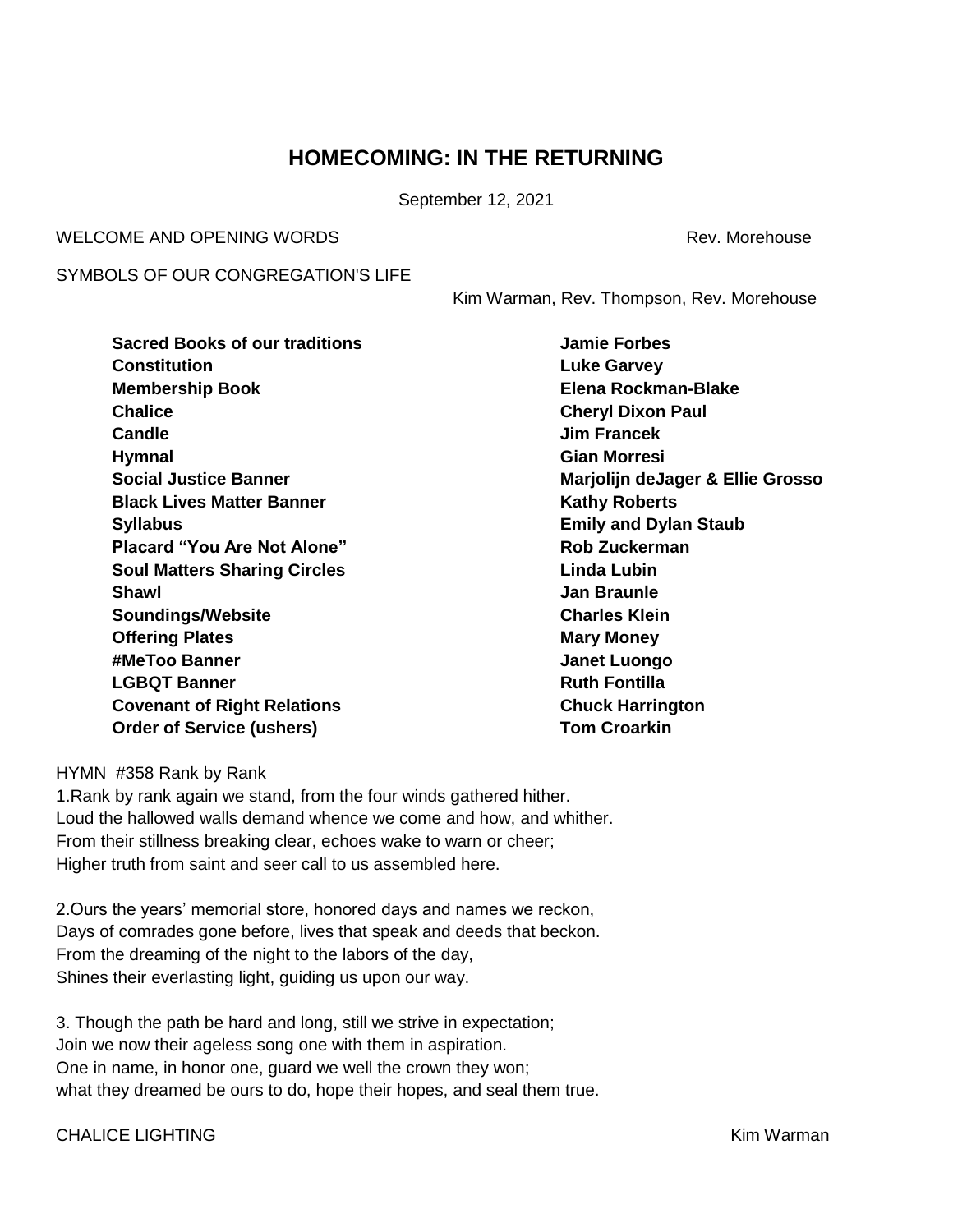#### COVENANT

Love is the spirit of this church, and service its law. This is our great covenant: to dwell together in peace, To seek the truth in love, and to help one another.

#### **INTRODUCTION OF STAFF** Rev. Morehouse **Rev. Morehouse**

Desmond Hughes, Sue O'Meara, Diane Donahue, Dr. Heather Hamilton, Rachel Campbell, Kareen Garrison, Nate Pawelek, Beth Cliff, Cheryl Dixon Paul, Rev. Jim Francek, David Vita, Kim Warman, Rev. Edward Thompson, Rev. John Morehouse

#### MEMORIAL REMEMBRANCE

**Sue Senie Sally Dimon Joan Bothwell Henry Loomis Eunice Powers Jim Perry Bertram Spiller Rick Narang Bob Book Bill Buckley Lawrence Waterbury Ken Lanouette Susan Ei Melissa Gage Lynn Peel Carol Kovatch Joe Wertheim Don Lowy Lithia Prezkop Nora Vogel**

**Jaydee Perry Denny Davidoff Virginia Banerjee Sumner Glimcher Howard Aibel Watts Wacker William McEvoy Sam Brody Inge Van Gelder Van Bernhard Peter Atkins Josephine Garrett Sandy Cygan Corey Hausman Harriette Rauh Sarah Kish Vidal Clay Jim Goodrich Alden Sherman Ann Ford**

**Randy Brody Richard Constable Sonja Ahuja Susan Brady Maury Hill Jane Fina Joe Hawley Bryce Costawong Clement Onyemelukwe Bruce Buzby Pamela Ritter Jim Keenan Barbara Kelly Bob Comstock Dave Immer Marti Bishop**

MUSIC "We Belong in the Circle" by Elexa Dawson Qunitet: Cathy Paine, Wendy Levy, Linda Hudson, Doug Flam, Chris Beaurline

SERMON "In the Returning" The Contract of the Rev. Dr. John Morehouse Rev. Dr. John Morehouse

SHARE THE PLATE **Julie Mombello, Co-Founder and Director, Adam J. Lewis Academy** 

MUSIC "What Holds Us" by Thompson Quintet All the United States and All the United States All the Quintet

HYMN #1 Prayer for This House

May nothing evil cross this door, and may ill fortune never pry

About these windows; may the roar and rain go by.

2. By faith made strong, the rafters will withstand the battering of the storm.

This hearth, though all the world grow chill, will keep you warm.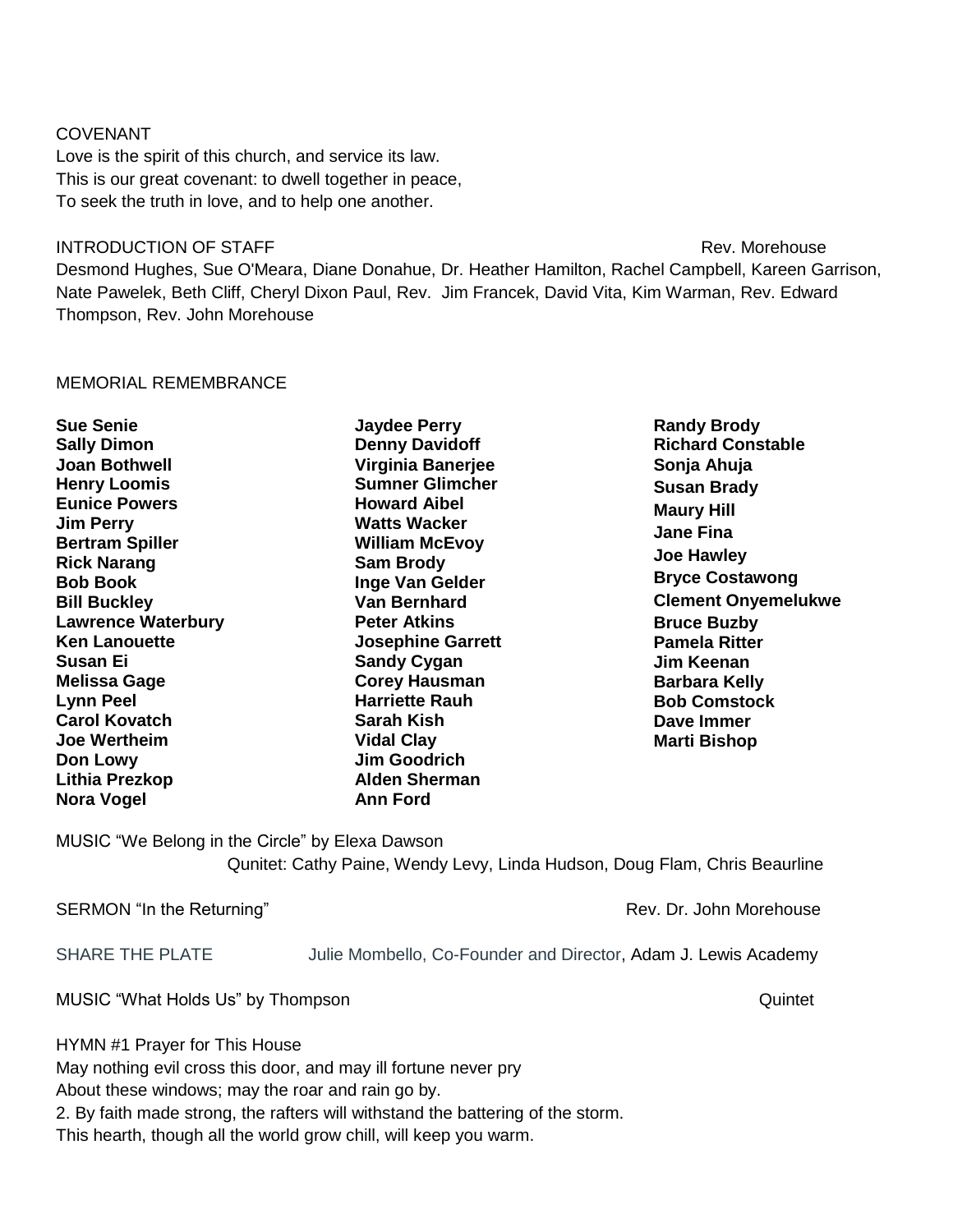3. Peace shall walk softly through these rooms, touching our lips with holy wine,

Till ev'ry casual corner blooms into a shrine.

4. With laughter drown the raucous shout, and, though these sheltering walls are thin, May they be strong to keep hate out and hold love in.

CLOSING WORDS **Rev. Morehouse** Rev. Morehouse **Rev. Morehouse** 

POSTLUDE "The Impossible Dream" by Mitch Leigh Chris Beaurline Chris Beaurline

# FLOWERS

In memory of our sons and brothers Keith and Scott Coleman September 11, 2001

Jean, Neil and Todd Coleman



## The Unitarian Church in Westport

10 Lyons Plains Road, Westport, CT 06880, 203/227-720[5 www.uuwestport.org](http://www.uuwestport.org/) Rev. Dr. John T. Morehouse, Senior Minister Rev. Dr. Edward Thompson, Minister of Music Rev. Frank A. Hall, Minister Emeritus Kim Warman, Intern Minister Rev. Jim Francek, Community Minister - Pastoral Care Dr. Heather Hamilton, Lead for Children and Family Faith Formation Nate Pawelek, Lead for Youth Faith Formation David Vita, Director of Social Justice

**OUR MISSION STATEMENT:** *The Unitarian Church in Westport is a diverse and welcoming religious community, free of creed and dogma, and open to people of all backgrounds and beliefs. We inspire and support individual spiritual growth. We connect through worship, music, learning, and caring ministries. We act in the service of peace and justice.*